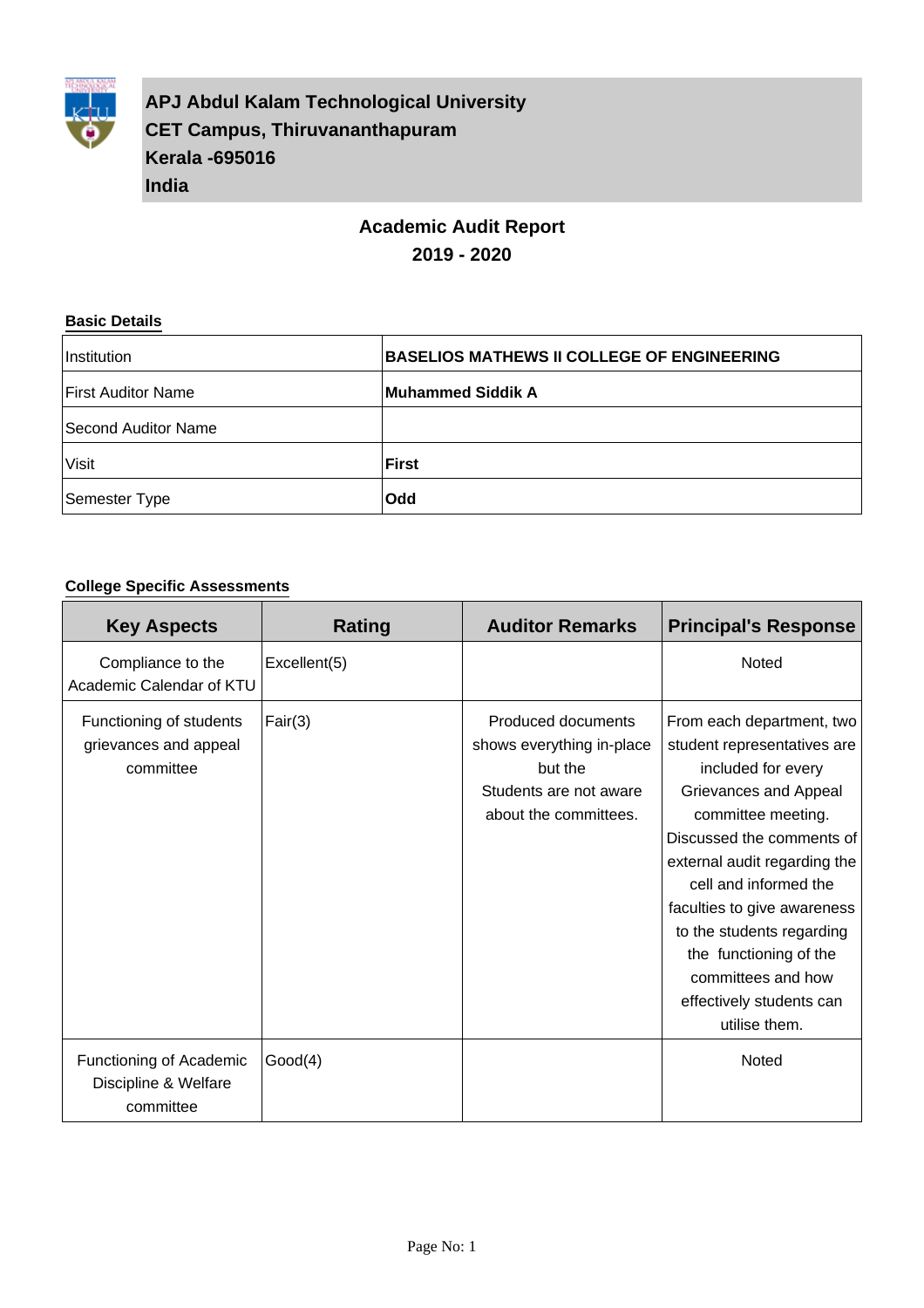| Facility for co- curricular<br>and extracurricular activities                                           | Fair(3)         | No document evidence like<br>list of activities done in the<br>current/previous semester                                                                     | List of co-curricular and<br>extracurricular activities are<br>filed department wise.<br>Prepared a consolidated list<br>of activities as per the<br>advice from external<br>auditor. |
|---------------------------------------------------------------------------------------------------------|-----------------|--------------------------------------------------------------------------------------------------------------------------------------------------------------|---------------------------------------------------------------------------------------------------------------------------------------------------------------------------------------|
| Average student to faculty<br>ratio                                                                     | Excellent(5)    | 1.06<br>Sanctioned strength=1356<br>Actual strength=688                                                                                                      | Noted                                                                                                                                                                                 |
| <b>Faculty Retention</b>                                                                                | Excellent(5)    |                                                                                                                                                              | Noted                                                                                                                                                                                 |
| <b>Faculty Qualification Index</b>                                                                      | $\vert$ Poor(2) | 4.68                                                                                                                                                         | Will try to improve                                                                                                                                                                   |
| Number of qualified<br>technical staff                                                                  | Fair(3)         |                                                                                                                                                              | Will try to improve                                                                                                                                                                   |
| Facility of central library<br>with respect to volume and<br>title of books, online & print<br>journals | Excellent(5)    |                                                                                                                                                              | Noted                                                                                                                                                                                 |
| Functioning of IQAC and<br>progress of IQAC report<br>uploading                                         | Good(4)         | IQAC functioning limited to<br>the role of facilitator for the<br>conduct of Audit.<br>Majority of the committee<br>minutes are kept in loose<br>paper form. | Opened new Registers as<br>per the advise from external<br>auditor                                                                                                                    |
| Principal's response on<br>previous audit reports                                                       | Not Relevant    |                                                                                                                                                              |                                                                                                                                                                                       |

### **Student Interaction**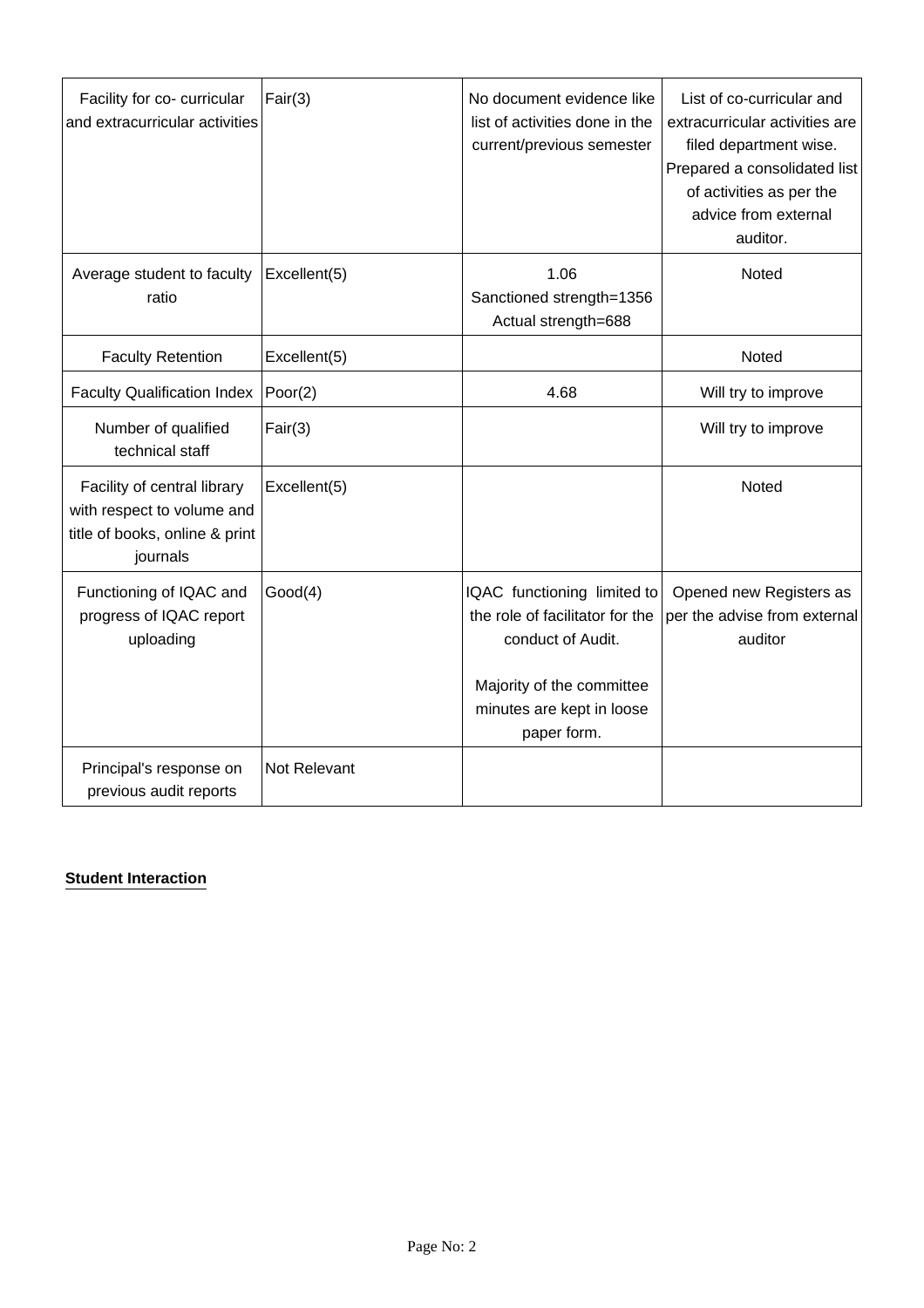| <b>Key Aspects</b>                                                | <b>Rating</b> | <b>Auditor Remarks</b>                                                | <b>Principal's Response</b>                                                                                              |
|-------------------------------------------------------------------|---------------|-----------------------------------------------------------------------|--------------------------------------------------------------------------------------------------------------------------|
| Syllabus coverage                                                 | Excellent(5)  |                                                                       | will be maintained                                                                                                       |
| Lab Facility and conduct of<br>Labs                               | Good(4)       |                                                                       | noted                                                                                                                    |
| Co-curricular facility                                            | Excellent(5)  |                                                                       | will be maintained                                                                                                       |
| Extra-curricular facility                                         | Excellent(5)  |                                                                       | will be maintained                                                                                                       |
| All intimation from<br>University conveyed<br>properly in time    | Excellent(5)  |                                                                       | will be maintained                                                                                                       |
| Extra fees/fine imposed on<br>students                            | Excellent(5)  | No extra fee/fine imposed                                             | will be maintained                                                                                                       |
| Approach of the<br>management in addressing<br>student grievances | Poor(2)       | Students are not aware<br>about the options of<br>grievance reporting | Grievance cell is<br>functioning in the college<br>and will take necessary<br>steps to make students<br>more aware of it |
| Availability of Faculty for all Excellent(5)<br>subjects          |               |                                                                       | will be maintained                                                                                                       |
| Any other remarks                                                 | Not Relevant  |                                                                       |                                                                                                                          |

#### **B.Tech**

**No of B.Tech Students 693** 

# **ELECTRICAL AND ELECTRONICS ENGINEERING-(Full Time)**

| <b>Key Aspects</b>                                            | Rating       | <b>Auditor Remarks</b>        | <b>Principal's Response</b>                              |
|---------------------------------------------------------------|--------------|-------------------------------|----------------------------------------------------------|
| Class/course committee<br>meetings and action taken<br>report | Excellent(5) |                               |                                                          |
| Advisory meetings and<br>action taken report                  | Good(4)      | No student member<br>included | Will include student<br>member in advisory<br>committee. |
| Schedule of Time Table                                        | Excellent(5) |                               |                                                          |
| Conduct of Tutorial Classes Excellent(5)                      |              |                               |                                                          |
| Conduct of series tests                                       | Excellent(5) |                               |                                                          |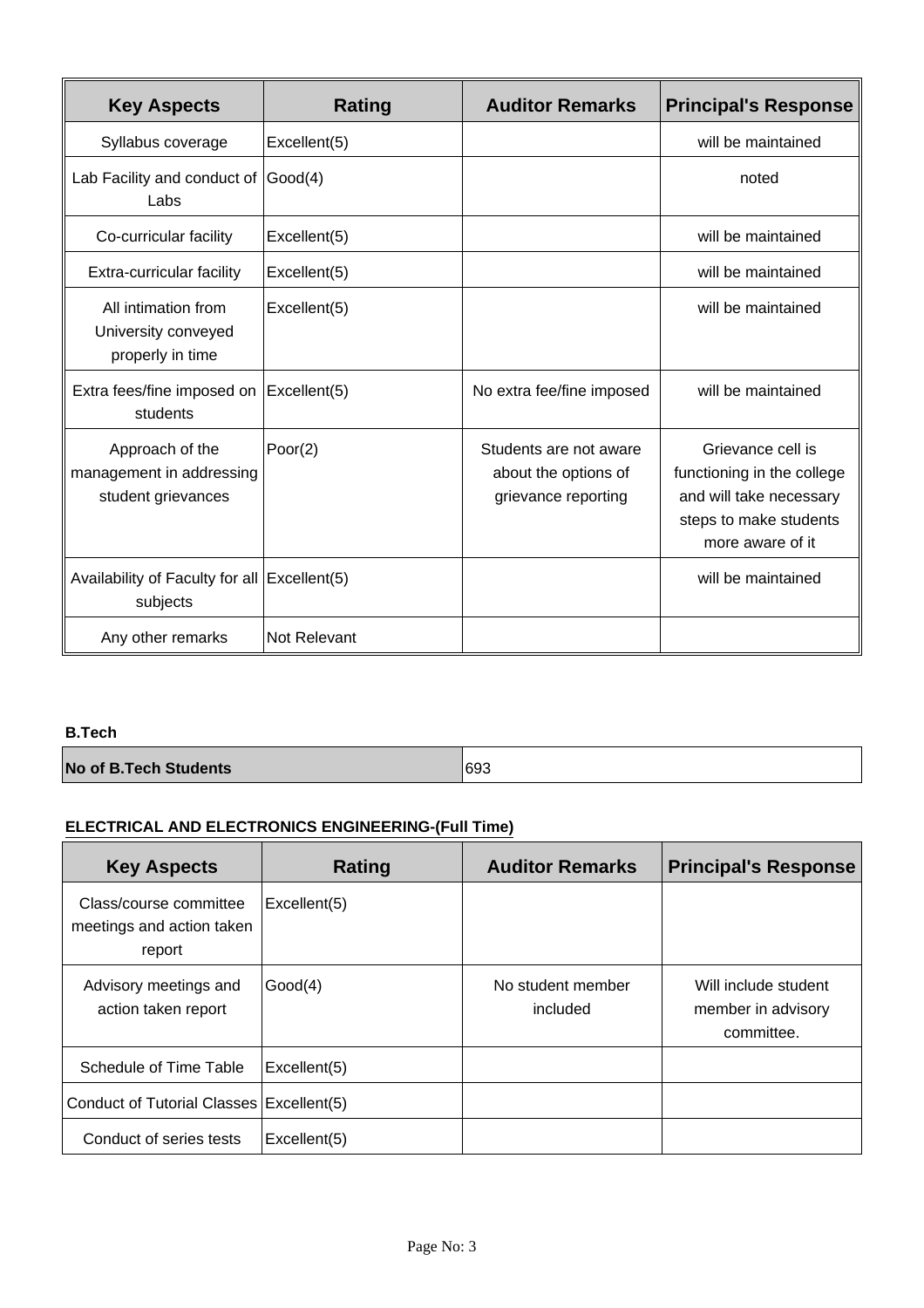| Syllabus coverage of<br>practical course                             | Good(4)      | Practical class are adjusted<br>to theory class in the initial<br>period(month) of the<br>semester | All practicals are completed<br>before November last week. |
|----------------------------------------------------------------------|--------------|----------------------------------------------------------------------------------------------------|------------------------------------------------------------|
| <b>Evaluation of students</b><br>performance in practical<br>classes | Good(4)      |                                                                                                    |                                                            |
| <b>Conduct of Practical test</b>                                     | Good(4)      |                                                                                                    |                                                            |
| Facility to do experiments in $\vert$ Excellent(5)<br>the lab        |              |                                                                                                    |                                                            |
| Conduct of<br>remedial/minor/honours<br>classes                      | Excellent(5) |                                                                                                    |                                                            |
| <b>Assessment of Outcomes</b>                                        | Good(4)      |                                                                                                    |                                                            |
| Faculty evaluation &<br>remarks of the HOD                           | Excellent(5) |                                                                                                    |                                                            |
| Facility in the department<br>library for references                 | Fair(3)      |                                                                                                    |                                                            |
| Maintenance of course<br>diary                                       | Excellent(5) |                                                                                                    |                                                            |
| Syllabus coverage as per<br>course plan                              | Excellent(5) |                                                                                                    |                                                            |

### **APPLIED ELECTRONICS & INSTRUMENTATION ENGINEERING-(Full Time)**

| <b>Key Aspects</b>                                            | Rating       | <b>Auditor Remarks</b>        | <b>Principal's Response</b>                              |
|---------------------------------------------------------------|--------------|-------------------------------|----------------------------------------------------------|
| Class/course committee<br>meetings and action taken<br>report | Excellent(5) |                               |                                                          |
| Advisory meetings and<br>action taken report                  | Good(4)      | No student member<br>included | Will include student<br>member in advisory<br>committee. |
| Schedule of Time Table                                        | Excellent(5) |                               |                                                          |
| Conduct of Tutorial Classes (Excellent(5)                     |              |                               |                                                          |
| Conduct of series tests                                       | Excellent(5) |                               |                                                          |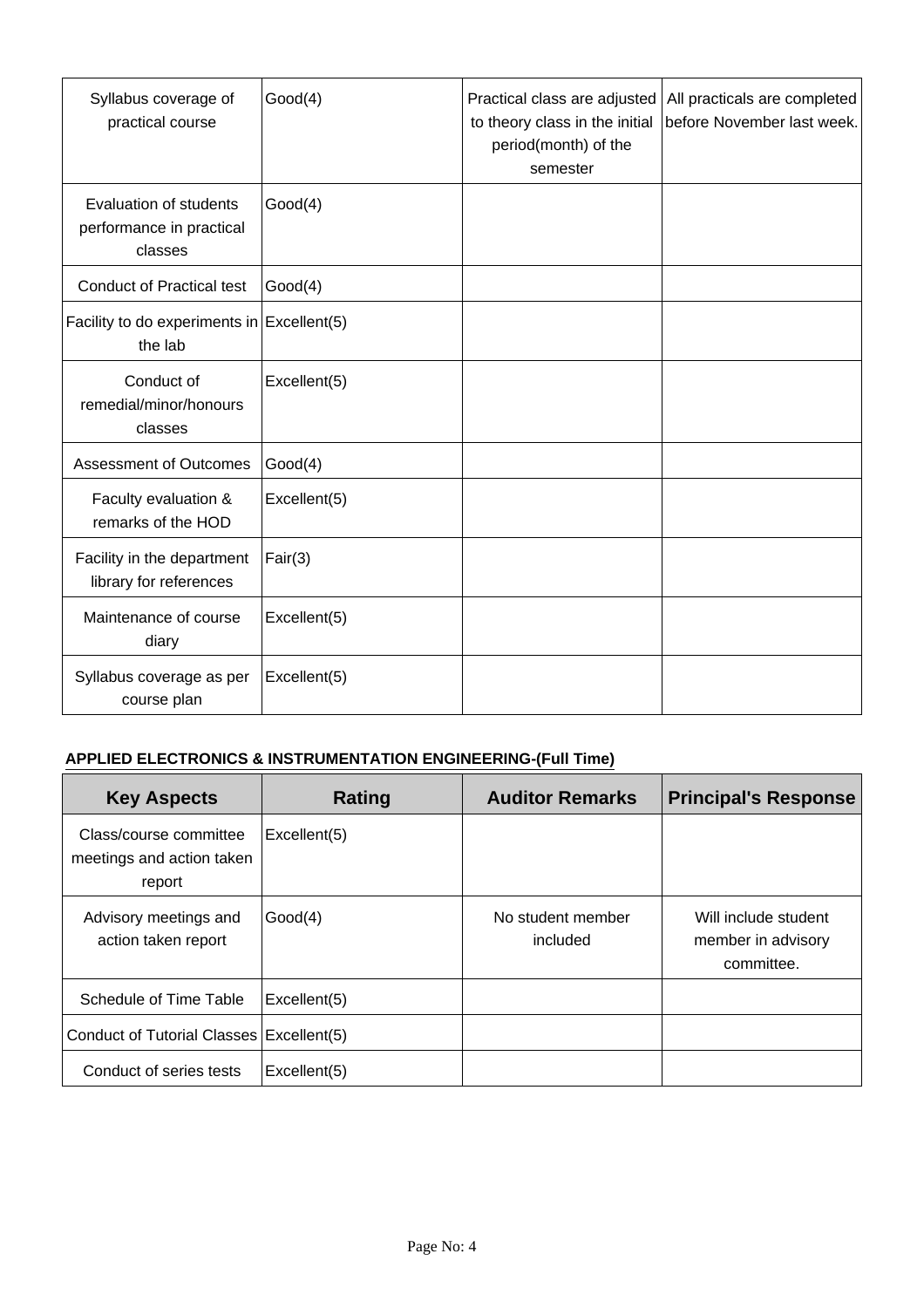| Syllabus coverage of<br>practical course                             | Good(4)      | Practical class are adjusted<br>to theory class in the initial<br>period(month) of the<br>semester | All practicals are completed<br>before November last week. |
|----------------------------------------------------------------------|--------------|----------------------------------------------------------------------------------------------------|------------------------------------------------------------|
| <b>Evaluation of students</b><br>performance in practical<br>classes | Good(4)      |                                                                                                    |                                                            |
| <b>Conduct of Practical test</b>                                     | Good(4)      |                                                                                                    |                                                            |
| Facility to do experiments in $\vert$ Good(4)<br>the lab             |              |                                                                                                    |                                                            |
| Conduct of<br>remedial/minor/honours<br>classes                      | Excellent(5) |                                                                                                    |                                                            |
| <b>Assessment of Outcomes</b>                                        | Good(4)      |                                                                                                    |                                                            |
| Faculty evaluation &<br>remarks of the HOD                           | Excellent(5) |                                                                                                    |                                                            |
| Facility in the department<br>library for references                 | Fair(3)      |                                                                                                    | noted. Will add more books<br>in the department library    |
| Maintenance of course<br>diary                                       | Excellent(5) |                                                                                                    |                                                            |
| Syllabus coverage as per<br>course plan                              | Excellent(5) |                                                                                                    |                                                            |

# **CIVIL ENGINEERING-(Full Time)**

| <b>Key Aspects</b>                                            | Rating       | <b>Auditor Remarks</b>        | <b>Principal's Response</b> |
|---------------------------------------------------------------|--------------|-------------------------------|-----------------------------|
| Class/course committee<br>meetings and action taken<br>report | Excellent(5) |                               |                             |
| Advisory meetings and<br>action taken report                  | Good(4)      | No student member<br>included |                             |
| Schedule of Time Table                                        | Excellent(5) |                               |                             |
| Conduct of Tutorial Classes (Excellent(5)                     |              |                               |                             |
| Conduct of series tests                                       | Excellent(5) |                               |                             |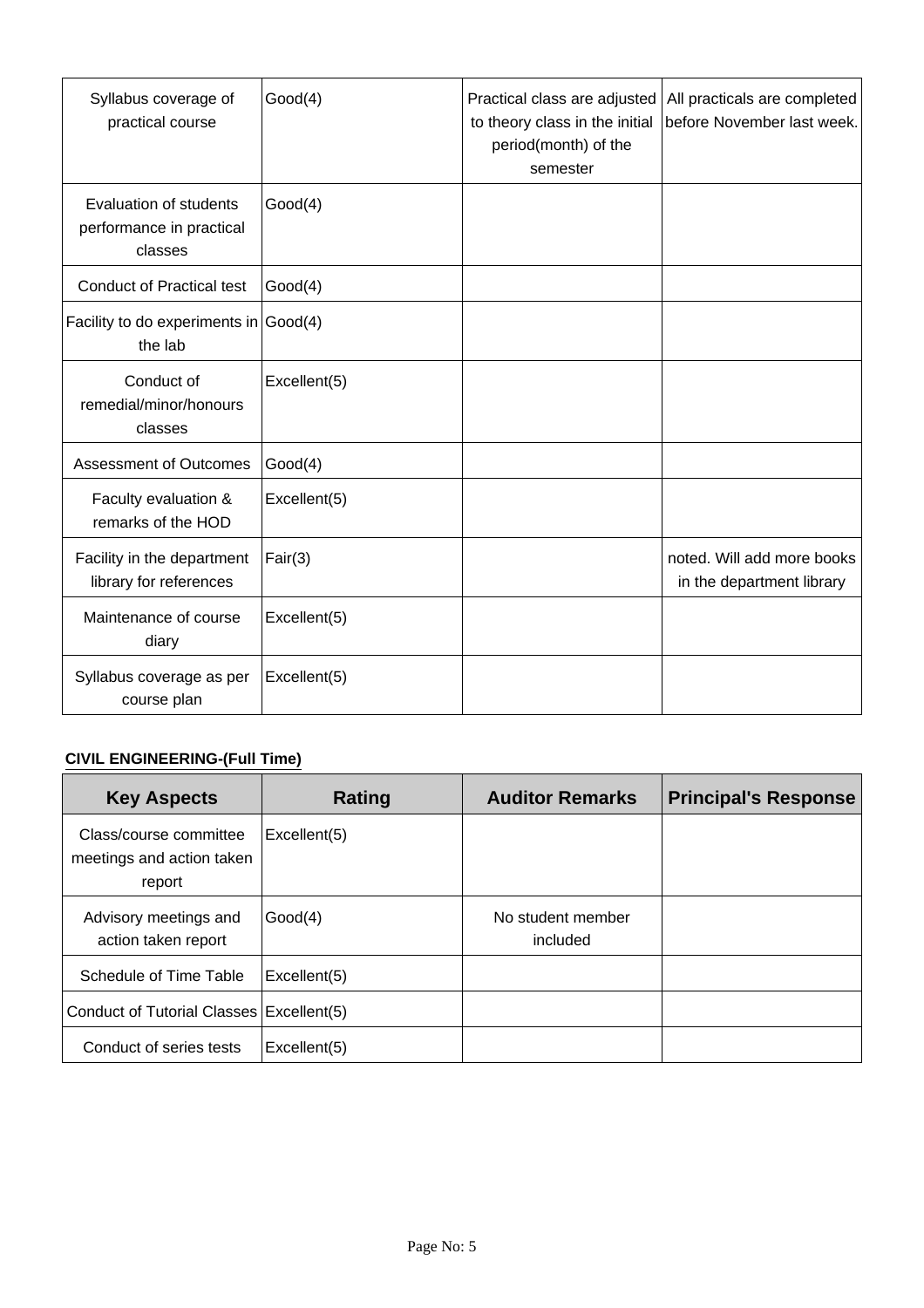| Syllabus coverage of<br>practical course                             | Good(4)      | Practical class are adjusted<br>to theory class in the initial<br>period(month) of the<br>semester<br>Major experiments are set<br>aside for doing in the end of<br>the semester. | initial period of the<br>semester we were focued<br>on theory class and<br>arranged sufficinet hours for<br>the completion of practical<br>We have<br>sessions<br>arranged as per the cycle<br>wise. Major priorities given<br>based on order of the<br>experiments enlisted in<br><b>KTU syllabus</b> |
|----------------------------------------------------------------------|--------------|-----------------------------------------------------------------------------------------------------------------------------------------------------------------------------------|--------------------------------------------------------------------------------------------------------------------------------------------------------------------------------------------------------------------------------------------------------------------------------------------------------|
| <b>Evaluation of students</b><br>performance in practical<br>classes | Good(4)      |                                                                                                                                                                                   |                                                                                                                                                                                                                                                                                                        |
| <b>Conduct of Practical test</b>                                     | Good(4)      |                                                                                                                                                                                   |                                                                                                                                                                                                                                                                                                        |
| Facility to do experiments in $\vert$ Good(4)<br>the lab             |              |                                                                                                                                                                                   |                                                                                                                                                                                                                                                                                                        |
| Conduct of<br>remedial/minor/honours<br>classes                      | Excellent(5) |                                                                                                                                                                                   |                                                                                                                                                                                                                                                                                                        |
| <b>Assessment of Outcomes</b>                                        | Good(4)      |                                                                                                                                                                                   |                                                                                                                                                                                                                                                                                                        |
| Faculty evaluation &<br>remarks of the HOD                           | Excellent(5) |                                                                                                                                                                                   |                                                                                                                                                                                                                                                                                                        |
| Facility in the department<br>library for references                 | Fair(3)      |                                                                                                                                                                                   | currently we have 120<br>books, planning to<br>purchase required books.                                                                                                                                                                                                                                |
| Maintenance of course<br>diary                                       | Excellent(5) |                                                                                                                                                                                   |                                                                                                                                                                                                                                                                                                        |
| Syllabus coverage as per<br>course plan                              | Excellent(5) |                                                                                                                                                                                   |                                                                                                                                                                                                                                                                                                        |

### **ELECTRONICS & COMMUNICATION ENGG-(Full Time)**

| <b>Key Aspects</b>                                  | Rating       | <b>Auditor Remarks</b> | <b>Principal's Response</b> |
|-----------------------------------------------------|--------------|------------------------|-----------------------------|
| Class/course committee<br>meetings and action taken | Excellent(5) |                        | will be maintained          |
| report                                              |              |                        |                             |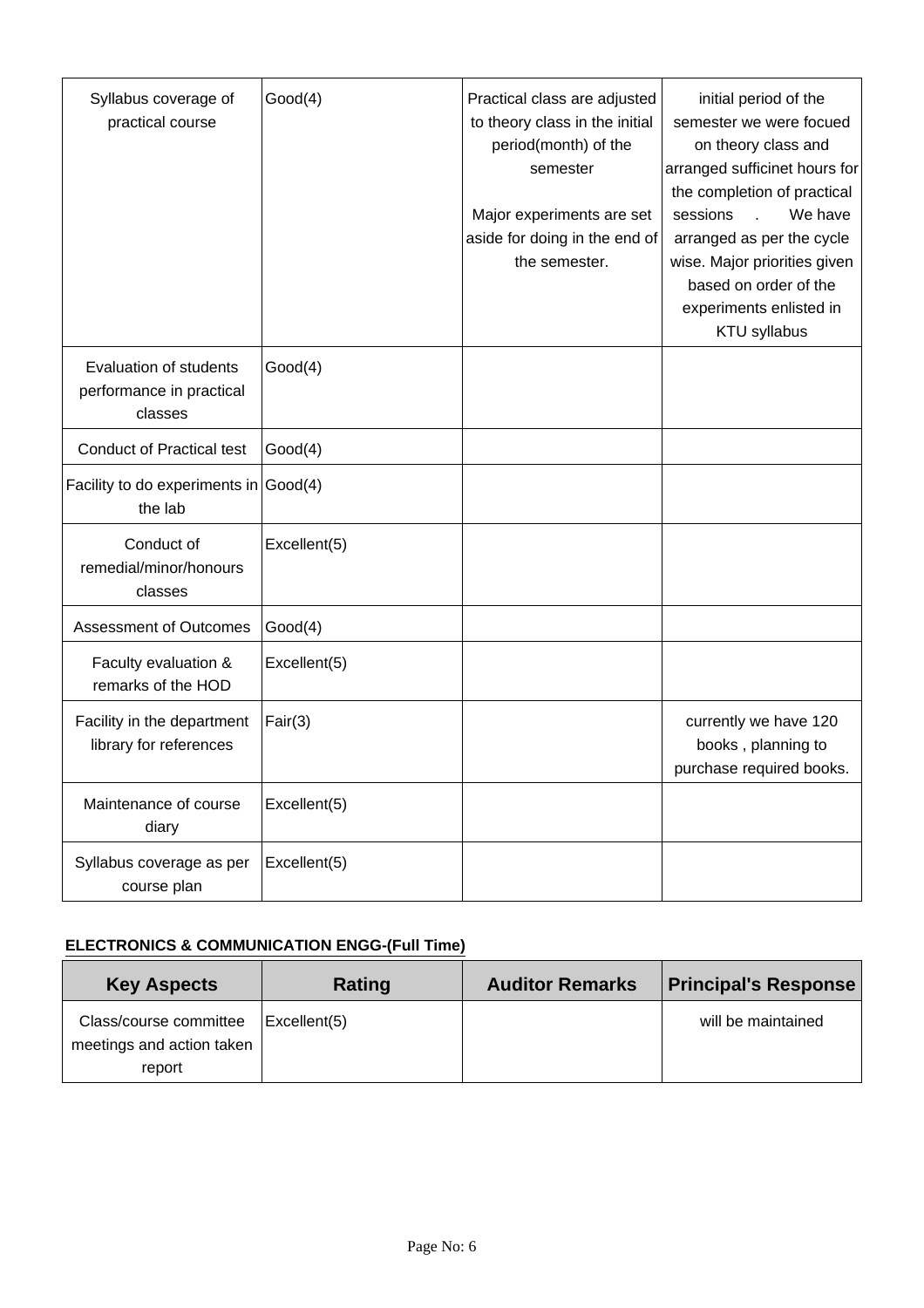| Advisory meetings and<br>action taken report                  | Good(4)      | No student member<br>included                                                                      | As per instruction received<br>from audit cell, no student<br>member is rquired to<br>include in the advisory<br>committee                                                                                                                                                                                   |
|---------------------------------------------------------------|--------------|----------------------------------------------------------------------------------------------------|--------------------------------------------------------------------------------------------------------------------------------------------------------------------------------------------------------------------------------------------------------------------------------------------------------------|
| Schedule of Time Table                                        | Excellent(5) |                                                                                                    | will be maintained                                                                                                                                                                                                                                                                                           |
| Conduct of Tutorial Classes   Excellent(5)                    |              |                                                                                                    | will be maintained                                                                                                                                                                                                                                                                                           |
| Conduct of series tests                                       | Excellent(5) |                                                                                                    | will be maintained                                                                                                                                                                                                                                                                                           |
| Syllabus coverage of<br>practical course                      | Good(4)      | Practical class are adjusted<br>to theory class in the initial<br>period(month) of the<br>semester | Four practical classes are<br>adjusted to theory class for<br>fast coverage of theory<br>portions. Since the number<br>of students in the ECE dept<br>is less, it is more easy to<br>complete practical in the<br>stipulated time.If<br>experiments are pending,<br>Saturday classes are being<br>conducted. |
| Evaluation of students<br>performance in practical<br>classes | Good(4)      |                                                                                                    | Performance of the<br>students are being<br>evaluated at the respective<br>classes itself.If<br>pending, break time is used<br>for it                                                                                                                                                                        |
| <b>Conduct of Practical test</b>                              | Good(4)      |                                                                                                    |                                                                                                                                                                                                                                                                                                              |
| Facility to do experiments in $\vert$ Excellent(5)<br>the lab |              |                                                                                                    | will be maintained                                                                                                                                                                                                                                                                                           |
| Conduct of<br>remedial/minor/honours<br>classes               | Excellent(5) |                                                                                                    | will be maintained                                                                                                                                                                                                                                                                                           |
| <b>Assessment of Outcomes</b>                                 | Good(4)      |                                                                                                    | Practicing CO-PO mapping<br>from the previous academic<br>year.It will be more<br>accurate from current<br>semester onward.                                                                                                                                                                                  |
| Faculty evaluation &<br>remarks of the HOD                    | Excellent(5) |                                                                                                    | will be maintained                                                                                                                                                                                                                                                                                           |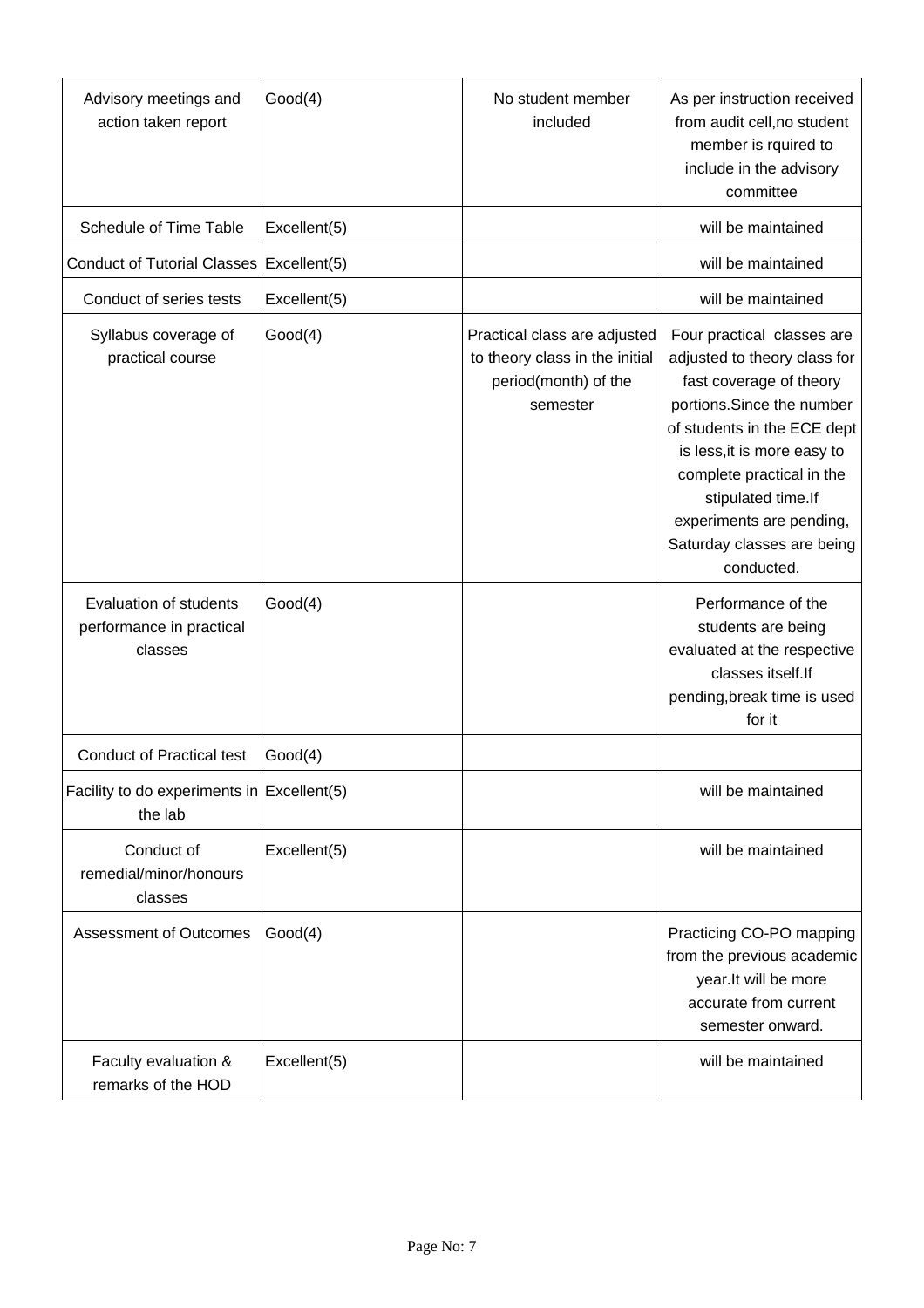| Facility in the department<br>library for references | Fair(3)      | Apart from central library,<br>dept has its own library with<br>minimum required books |
|------------------------------------------------------|--------------|----------------------------------------------------------------------------------------|
| Maintenance of course<br>diary                       | Excellent(5) | will be maintained                                                                     |
| Syllabus coverage as per<br>course plan              | Excellent(5) | will be maintained                                                                     |

# **COMPUTER SCIENCE & ENGINEERING-(Full Time)**

| <b>Key Aspects</b>                                            | <b>Rating</b> | <b>Auditor Remarks</b>                                                                             | <b>Principal's Response</b>                                 |
|---------------------------------------------------------------|---------------|----------------------------------------------------------------------------------------------------|-------------------------------------------------------------|
| Class/course committee<br>meetings and action taken<br>report | Excellent(5)  |                                                                                                    |                                                             |
| Advisory meetings and<br>action taken report                  | Good(4)       | Student member not<br>included                                                                     | Will include from next<br>meeting                           |
| Schedule of Time Table                                        | Excellent(5)  |                                                                                                    |                                                             |
| <b>Conduct of Tutorial Classes</b>                            | Excellent(5)  |                                                                                                    |                                                             |
| Conduct of series tests                                       | Excellent(5)  |                                                                                                    |                                                             |
| Syllabus coverage of<br>practical course                      | Good(4)       | Practical class are adjusted<br>to theory class in the initial<br>period(month) of the<br>semester | Extra lab hours given in<br>saturdays and other<br>holidays |
| Evaluation of students<br>performance in practical<br>classes | Good(4)       |                                                                                                    |                                                             |
| <b>Conduct of Practical test</b>                              | Good(4)       |                                                                                                    |                                                             |
| Facility to do experiments in $\vert$ Excellent(5)<br>the lab |               |                                                                                                    |                                                             |
| Conduct of<br>remedial/minor/honours<br>classes               | Excellent(5)  |                                                                                                    |                                                             |
| <b>Assessment of Outcomes</b>                                 | Good(4)       |                                                                                                    |                                                             |
| Faculty evaluation &<br>remarks of the HOD                    | Excellent(5)  |                                                                                                    |                                                             |
| Facility in the department<br>library for references          | Good(4)       |                                                                                                    |                                                             |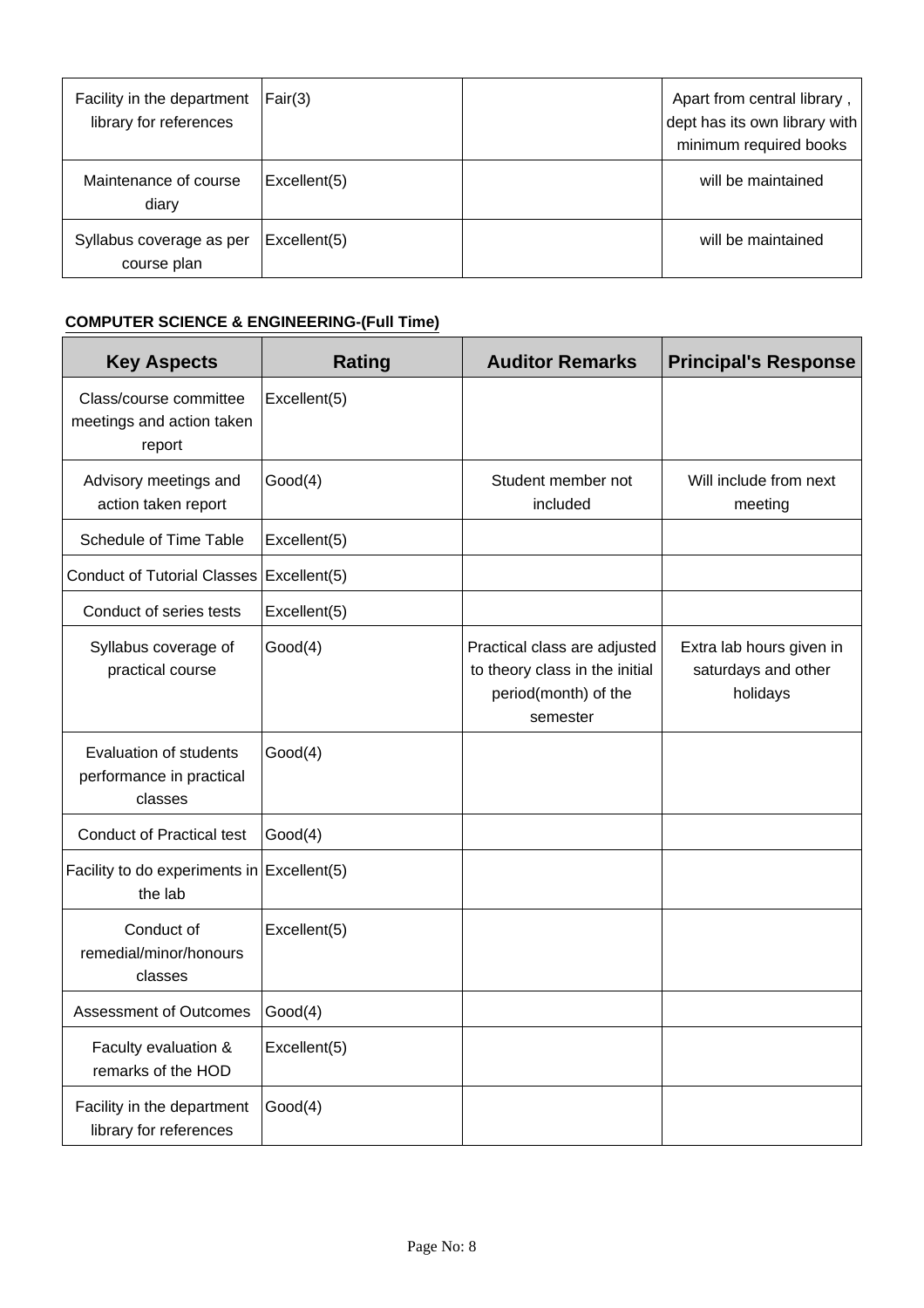| Maintenance of course<br>diary          | $\vert$ Excellent(5) |  |
|-----------------------------------------|----------------------|--|
| Syllabus coverage as per<br>course plan | $\vert$ Excellent(5) |  |

# **MECHANICAL ENGINEERING-(Full Time)**

| <b>Key Aspects</b>                                                   | Rating       | <b>Auditor Remarks</b>                                                                             | <b>Principal's Response</b>                                       |
|----------------------------------------------------------------------|--------------|----------------------------------------------------------------------------------------------------|-------------------------------------------------------------------|
| Class/course committee<br>meetings and action taken<br>report        | Excellent(5) |                                                                                                    |                                                                   |
| Advisory meetings and<br>action taken report                         | Fair(3)      | Students not included                                                                              | Will include for upcoming<br>meetings                             |
| Schedule of Time Table                                               | Excellent(5) |                                                                                                    |                                                                   |
| Conduct of Tutorial Classes   Excellent(5)                           |              |                                                                                                    |                                                                   |
| Conduct of series tests                                              | Excellent(5) |                                                                                                    |                                                                   |
| Syllabus coverage of<br>practical course                             | Good(4)      | Practical class are adjusted<br>to theory class in the initial<br>period(month) of the<br>semester | Noted                                                             |
| <b>Evaluation of students</b><br>performance in practical<br>classes | Good(4)      |                                                                                                    |                                                                   |
| <b>Conduct of Practical test</b>                                     | Good(4)      |                                                                                                    |                                                                   |
| Facility to do experiments in $\vert$ Good(4)<br>the lab             |              |                                                                                                    |                                                                   |
| Conduct of<br>remedial/minor/honours<br>classes                      | Excellent(5) |                                                                                                    |                                                                   |
| <b>Assessment of Outcomes</b>                                        | Good(4)      |                                                                                                    |                                                                   |
| Faculty evaluation &<br>remarks of the HOD                           | Good(4)      | No follow up for the<br>evaluation report by HoD                                                   | Will include the<br>recommendations and<br>directions in document |
| Facility in the department<br>library for references                 | Fair(3)      |                                                                                                    |                                                                   |
| Maintenance of course<br>diary                                       | Excellent(5) |                                                                                                    |                                                                   |